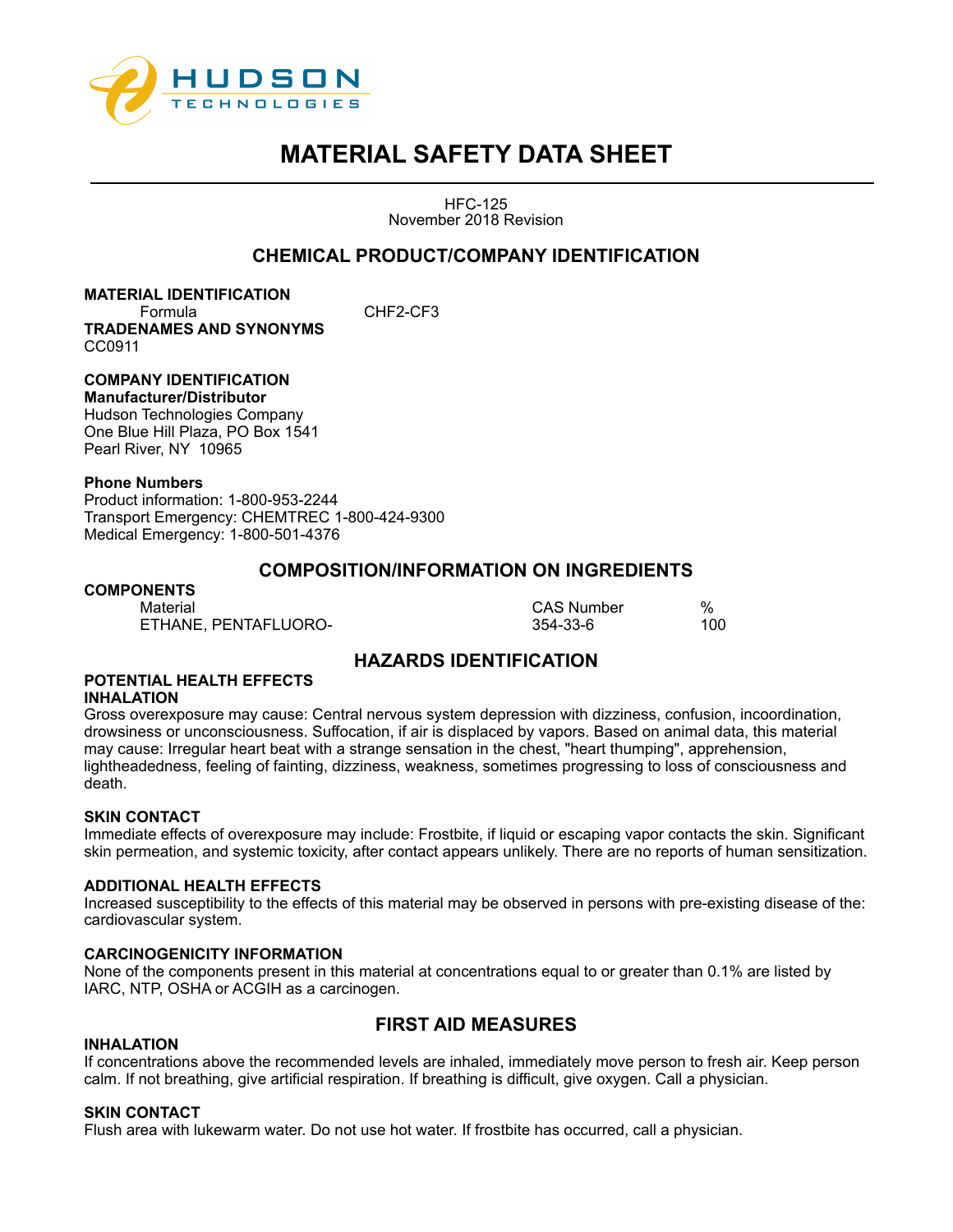

# **EYE CONTACT**

In case of contact, immediately flush eyes with plenty of water for at least 15 minutes. Call a physician.

## **INGESTION**

Not a probable route. However, in case of accidental ingestion, call a physician.

### **NOTES TO PHYSICIANS**

THIS MATERIAL MAY MAKE THE HEART MORE SUSCEPTIBLE TO ARRHYTHMIAS. Catecholamines such as adrenaline, and other compounds having similar effects, should be reserved for emergencies and then used only with special caution.

# **FIRE FIGHTING MEASURES**

# **# FLAMMABLE PROPERTIES**

HFC-125 is used as a fire extinguishant. Flash Point: No flash point Flammable Limits in air, % by Volume: LEL: None per ASTM E681 UEL: None per ASTM E681

## **EXTINGUISHING MEDIA**

Use media appropriate for surrounding material.

### **FIRE FIGHTING INSTRUCTIONS**

Evacuate personnel to a safe area. Wear self-contained breathing apparatus (SCBA) and full protective equipment. Cool tank/container with water spray.

# **ACCIDENTAL RELEASE MEASURES**

#### **SAFEGUARDS (PERSONNEL)**

NOTE: Review FIRE FIGHTING MEASURES and HANDLING (PERSONNEL) sections before proceeding with clean-up. Use appropriate PERSONAL PROTECTIVE EQUIPMENT during clean-up.

# **ACCIDENTAL RELEASE MEASURES**

Ventilate area, especially low or enclosed places where heavy vapors might collect. Do not reoccupy area until the HFC-125 vapor concentration is within recommended levels and the room atmosphere is safe. Extinguish open flames or eliminate sources of extremely high temperature that may produce decomposition products. Comply with Federal, State, and local regulations on reporting releases.

## **HANDLING (PERSONNEL)**

# **HANDLING AND STORAGE**

Avoid breathing high concentrations of vapor. Use with sufficient ventilation to keep employee exposure below recommended limits. Avoid contact with skin, eyes, and clothing.

### **STORAGE**

Clean, dry area. Do not store above 52 deg C (125 deg F).

# **EXPOSURE CONTROLS/PERSONAL PROTECTION**

### **ENGINEERING CONTROLS**

Normal ventilation for standard manufacturing procedures is generally adequate. Local exhaust should be used when large amounts are released. Mechanical ventilation should be used in low or enclosed places.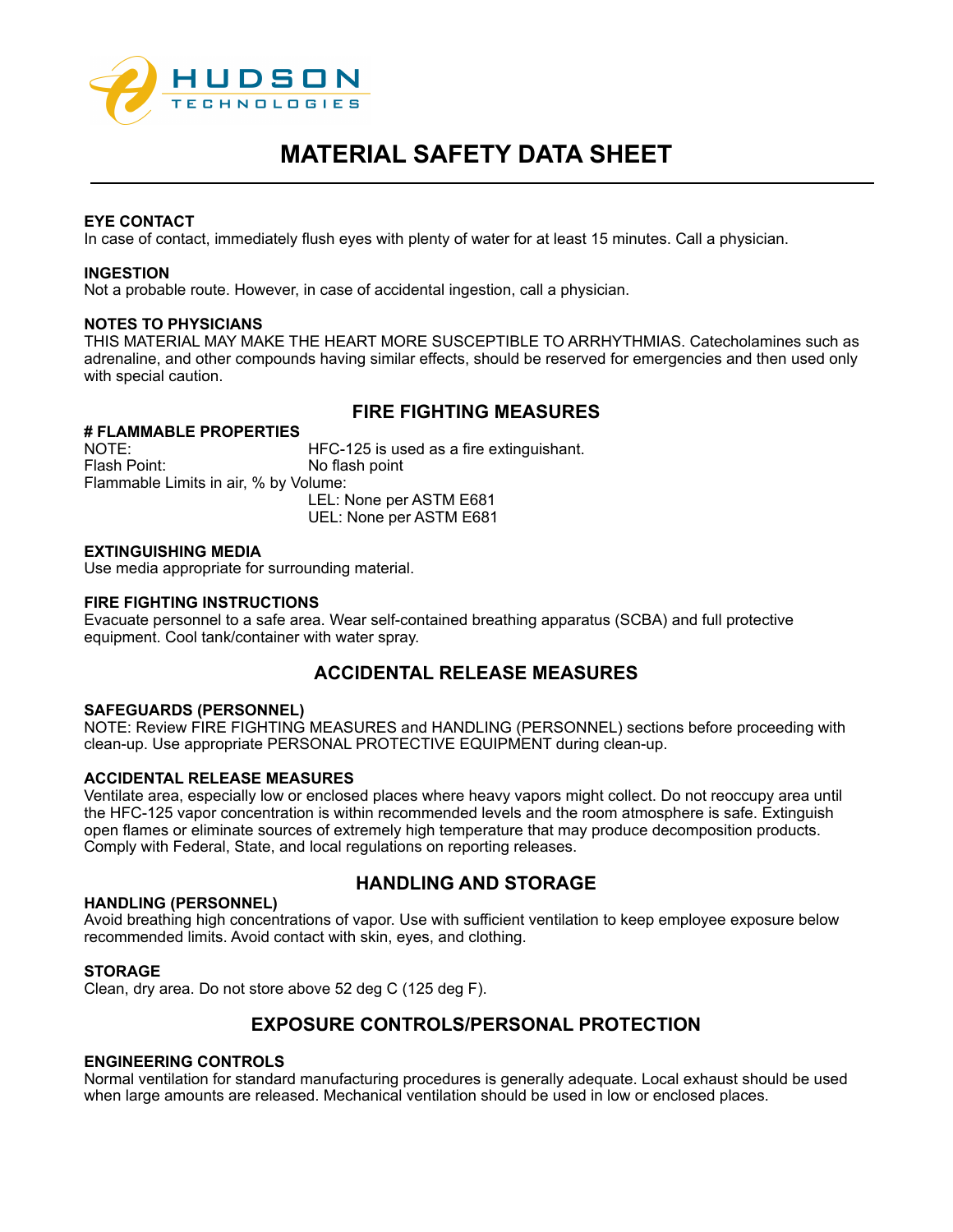

## **PERSONAL PROTECTIVE EQUIPMENT**

Impervious gloves should be used to avoid prolonged or repeated exposure. Chemical splash goggles should be available for use as needed to prevent eye contact. Under normal manufacturing conditions, no respiratory protection is required when using this product. Self-contained breathing apparatus (SCBA) is required if a large release occurs.

# **EXPOSURE GUIDELINES**

# **EXPOSURE LIMITS**

**"SUVA" 124**

PEL (OSHA) None Established TLV (ACGIH) None Established WEEL (AIHA) 1000 ppm, 4900 mg/m3, 8 Hr. TWA

# **PHYSICAL AND CHEMICAL PROPERTIES**

## **PHYSICAL DATA**

Boiling Point: -48.5 C (-55.3 F) Vapor Density: Freezing Point: -103 C (-153 F) % Volatiles: 100 WT%<br>Solubility in Water: 0.09 WT% Odor: Slight ethereal Form: Liquefied gas<br>Color: Clear colorles

Vapor Pressure: 1377 kPa 200 psia at 25 deg C (77 deg F)<br>Vapor Density: 4.2 (Air = 1)  $0.09$  WT% @ 25 C (77 F) Clear, colorless Density: 1.248 g/cc at 20 deg C (68 deg F) - Liquid

# **STABILITY AND REACTIVITY**

# **CHEMICAL STABILITY**

Material is stable under normal storage conditions. In the presence of open flames or extremely high temperatures, decomposition may occur.

## **INCOMPATIBILITY WITH OTHER MATERIALS**

Incompatible with alkali or alkaline earth metals- powdered Al, Zn, Be, etc.

## **DECOMPOSITION**

Decomposition products are hazardous. This material can be decomposed by high temperatures (open flames, glowing metal surfaces, etc.) forming hydrofluoric acid and possibly carbonyl fluoride.

As in the case with all HFC fire extinguishants, there is a potential to produce hazardous thermal decomposition products. Appropriate caution must be used to ensure that safe levels of fire extinguishant and decomposition products exist before allowing personnel to enter the area without appropriate personal protective equipment.

## **POLYMERIZATION**

Polymerization will not occur.

# **TOXICOLOGICAL INFORMATION**

## **ANIMAL DATA**

# EYE:

This material has not been tested for eye irritation.

SKIN:

LD50: No information found. This material has not been tested for skin irritation or sensitization.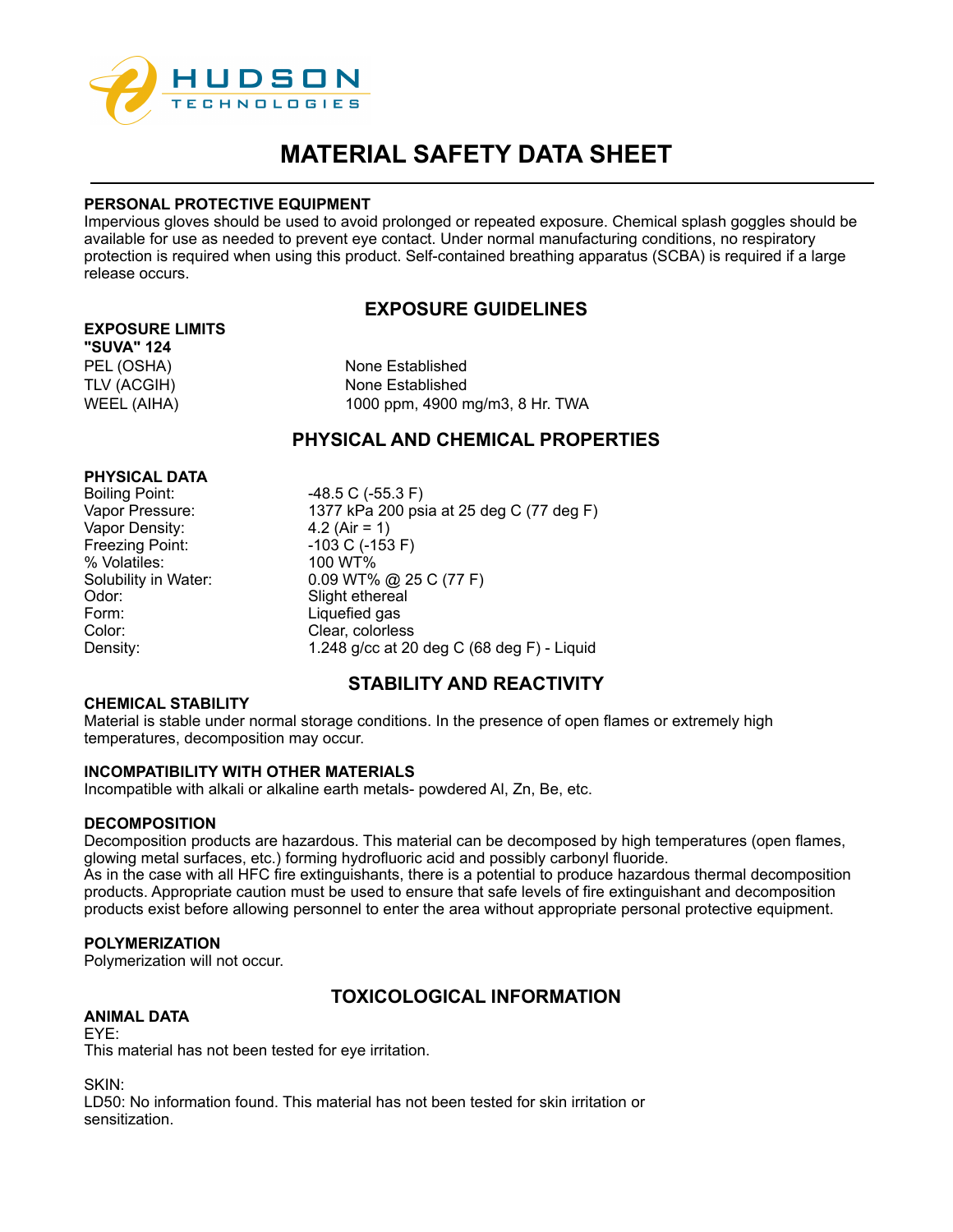

INGESTION: LD50: No information found.

#### INHALATION:

4 hour, ALC, rat: > 709,000 ppm (Very low toxicity). Single exposure to high doses caused: Lethargy. Labored breathing. Weak cardiac sensitization, a potentially fatal disturbance of heart rhythm caused by a heightened sensitivity to the action of epinephrine. Lowest-Observed-Adverse-Effect-Level for cardiac sensitization: 100,000 ppm. Repeated exposure caused: No significant toxicological effects. No-Observed-Adverse-Effect-Level (NOAEL): 75,000 ppm

## ADDITIONAL TOXICOLOGICAL EFFECTS:

No animal data are available to define the following effects of this material: carcinogenicity, reproductive toxicity. In animal testing this material has not caused developmental toxicity. Tests have shown that this material does not cause genetic damage in bacterial or mammalian cell cultures, or in animals. This material has not been tested for its ability to cause permanent genetic damage in reproductive cells of mammals (not tested for heritable genetic damage).

# **DISPOSAL CONSIDERATIONS**

### **WASTE DISPOSAL**

Treatment, storage, transportation and disposal must be in accordance with applicable Federal, State, and local regulations.

# **TRANSPORTATION INFORMATION**

## **SHIPPING INFORMATION**

| DOT/IMO               |                   |
|-----------------------|-------------------|
| Proper Shipping Name: | PENTAFLUOROETHANE |
| Hazard Class:         | 22                |
| UN No $\therefore$    | 3220              |
| DOT/IMO Label:        | NONFLAMMABLE GAS  |
|                       |                   |

# **REGULATORY INFORMATION**

#### **U.S. FEDERAL REGULATIONS**

TSCA Inventory Status : Reported/Included. TITLE III HAZARD CLASSIFICATIONS SECTIONS 311, 312 Acute : Yes Chronic : Fire : No Reactivity : No Pressure :  $Y$ es HAZARDOUS CHEMICAL LISTS

| <b>SARA Extremely Hazardous Substance -</b> | N٥ |
|---------------------------------------------|----|
| CERCLA Hazardous Substance -                | N٥ |
| <b>SARA Toxic Chemical -</b>                | N٥ |
|                                             |    |

# **OTHER INFORMATION**

#### **NFPA, NPCA-HMIS**

| <b>NPCA-HMIS Rating</b> |              |
|-------------------------|--------------|
| Health:                 |              |
| Flammability:           | $\mathbf{0}$ |
| Reactivity:             |              |